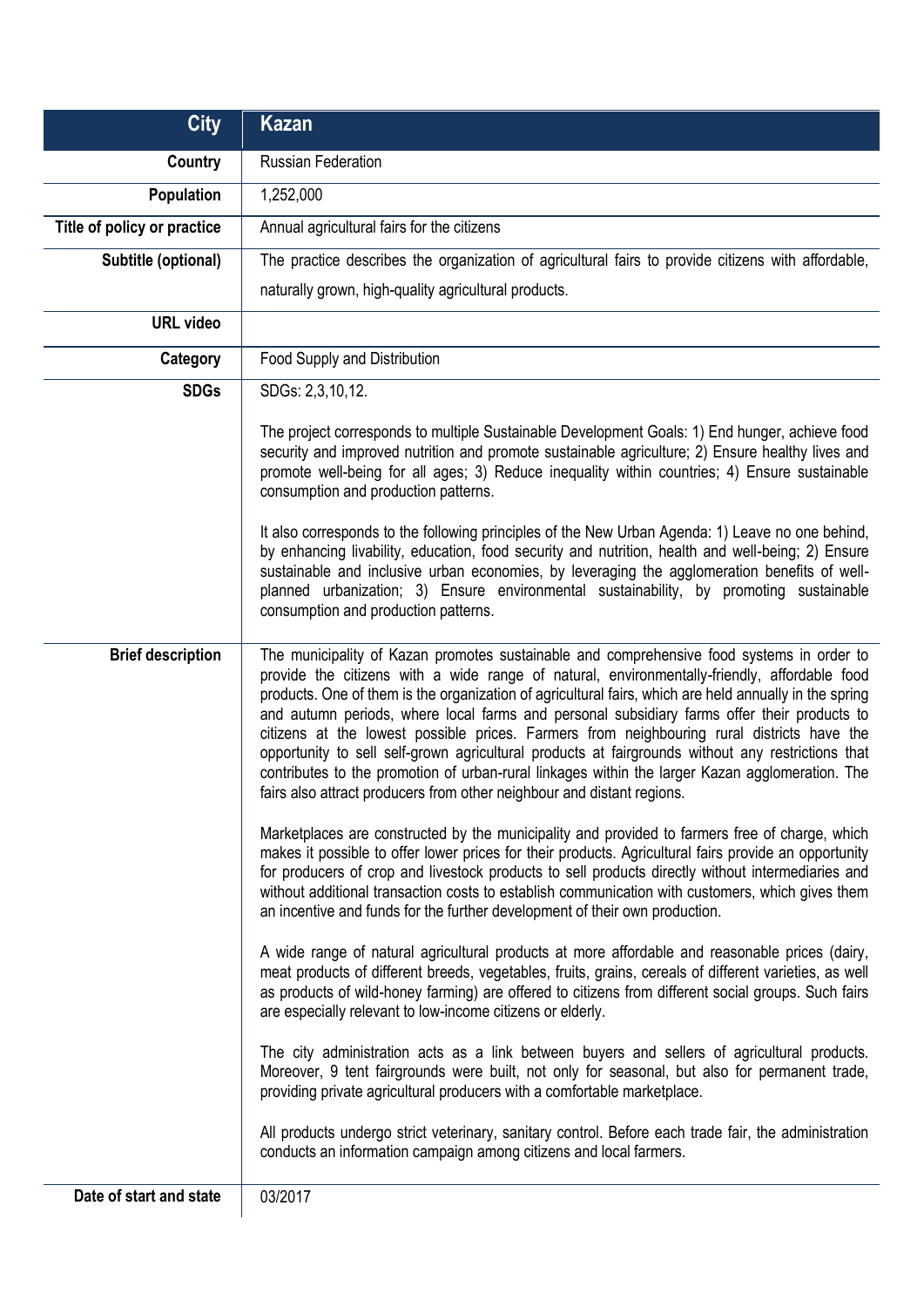| (ongoing/completed)                           | Ongoing                                                                                                                                                                                                                                                                                                                                                                                                                                                                                                                                                                                                                                                                                                                                                                                                        |
|-----------------------------------------------|----------------------------------------------------------------------------------------------------------------------------------------------------------------------------------------------------------------------------------------------------------------------------------------------------------------------------------------------------------------------------------------------------------------------------------------------------------------------------------------------------------------------------------------------------------------------------------------------------------------------------------------------------------------------------------------------------------------------------------------------------------------------------------------------------------------|
| <b>Actors and stakeholders</b><br>involvement | Citizens of Kazan - the main participants;<br>$\bullet$<br>Private farmers and food producers - produce and sell agricultural products to citizens at                                                                                                                                                                                                                                                                                                                                                                                                                                                                                                                                                                                                                                                          |
|                                               | affordable prices;<br>Municipality of Kazan - organizes agricultural fairs and marketplaces for farmers;<br>$\bullet$<br>The Regional Ministry of Agriculture and Food - coordinates the work of agricultural<br>$\bullet$<br>producers;<br>Committee for Veterinary Supervision - conducts veterinary control;<br>The Committee of External Improvement - is engaged in the improvement and<br>$\bullet$<br>landscaping of the territory.                                                                                                                                                                                                                                                                                                                                                                     |
| Approach                                      | The adoption of necessary legal acts at various levels of government (municipal and<br>regional);<br>Development, evaluation of economic efficiency and approval of the program to provide<br>citizens of various social groups with essential agricultural products;<br>Sourcing the program implementation;<br>$\bullet$<br>Construction of facilities (fairgrounds, marketplaces) for the sale of food products;<br>$\bullet$<br>Conducting an information campaign for citizens and local farmers about upcoming fairs;<br>$\bullet$<br>Organization and monitoring of fair events.                                                                                                                                                                                                                        |
| Innovation                                    | The process of urbanization is gradually depriving access for urban residents to high-quality<br>organic products due to the lack of the opportunity to grow natural foodstuffs.                                                                                                                                                                                                                                                                                                                                                                                                                                                                                                                                                                                                                               |
|                                               | To reduce such negative effects of urbanization, starting from 2017, tent fairgrounds have been<br>built in each administrative district of the city of Kazan by allocating funds from the regional and<br>local budget. Further construction of such sites is planned in order to provide the population of<br>Kazan with food products.<br>This innovative practice implies a direct support both to small and medium agricultural and food-                                                                                                                                                                                                                                                                                                                                                                 |
|                                               | processing businesses and to the low-income and elderly citizens. Other Russian cities started to<br>adopt similar practices.                                                                                                                                                                                                                                                                                                                                                                                                                                                                                                                                                                                                                                                                                  |
|                                               | In Kazan there is also a modern, technological, multifunctional Agro-industrial park, whose<br>activities are aimed at supporting and developing small and medium-sized business activities in<br>the field of agriculture. It created a unique system of trade in agricultural products titled "From the<br>farmer to the consumer without intermediaries", which allows the agricultural producer to get all<br>the conditions for creating a successful business, and the buyer to benefit from the price and<br>quality of products. In Agro-industrial park, agricultural producers have the opportunity to store,<br>process, package, produce, and sell their products on a single site. The total area of Agro-<br>industrial park exceeds 8 ha. The area of the main building is more than 50,000 sq. |
| Impact                                        | This policy is aimed at the sustainable provision of citizens with any income level and any age with<br>affordable, natural food. Such a program allows achieving social and economic justice among low-<br>income strata of the population, facilitates access to healthy and safe food in the city at prices<br>recommended by the Ministry of Agriculture and Food of the Republic of Tatartsan, which are<br>several times lower than retail prices.                                                                                                                                                                                                                                                                                                                                                       |
|                                               | During the spring and autumn of 2018, all agricultural products were sold for a total of 825 million<br>rubles (13 million EUR). During the spring period of 2019, it was sold for 162 million rubles (2.2<br>million EUR). On average, for one day of the fair period, all agricultural products are sold for about<br>36 million rubles (0.5 million EUR).                                                                                                                                                                                                                                                                                                                                                                                                                                                   |